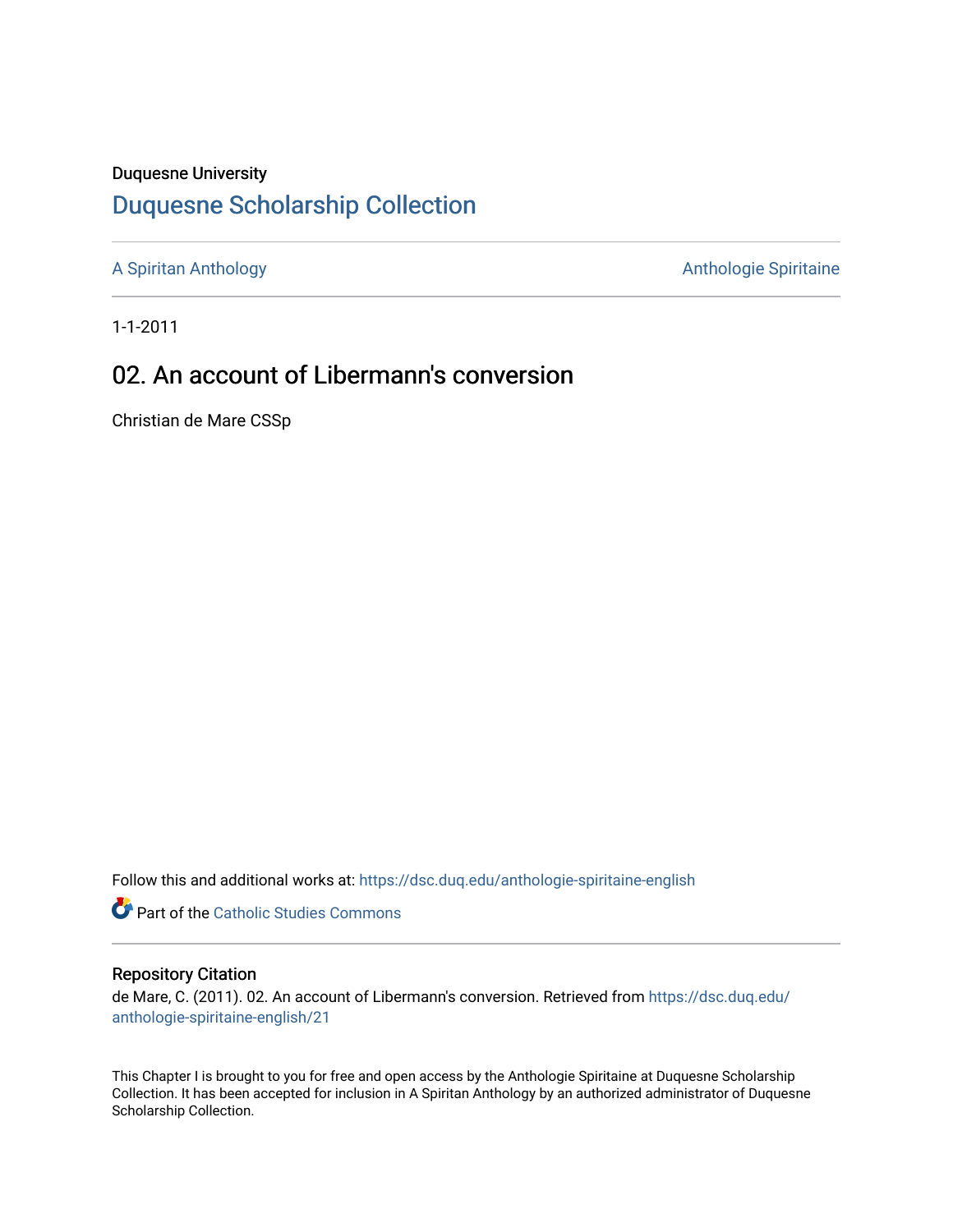### **An account of Libermann's conversion**

*by Fr. Firmin-Regis Gamon*

*lhis second document is not by Libermann but by his friend and confident M. Gamon<sup>J</sup> , a Sulpician. Libermann wrote him several important letters, among which was that of the 20th March, 1848 about the Revolution of February,* 1848 *and how it affected the Church and the clergy. M. Gamon had known Libermann a/ 1ssy in 1836-37 during the year spent at "La Solitude" (the Sulpician noviciate). Now Director of the major seminary at Clermont-Ferrand, he took advantage ot visiting "La Solitude" in 1850 to ask Libermann the story of his conversion. Libermann, ai the Holy Spirit Seminary in Paris, took him aside and confided in him all the details. Delighted, Gamon put down on paper all he had heard as soon as he got back to lssy. Thus we have this exceptional account, inspired by his great love for Libermann. This is an essential document for understanding Libermann's conversion.<sup>1</sup>* (N.D. I, pp. 61-68).

I was about twenty years old when it pleased God to set about my conversion. My father, a distinguished rabbi, had made me study the Talmud under his direction. He was satisfied with my progress and happy to think that I would follow in his footsteps. About this time he decided to send me to Metz to finish my studies. He didn't do this so that I would learn more than by studying under him but to show off my talents and knowledge and make me acceptable among the rabbis who came in large numbers to perfect their skills in that city. He gave me letters of recommendation to two teachers at the Jewish School, one a friend of his and the other one of his

 $N.D.1, 61-68$ 

**<sup>1</sup> See index**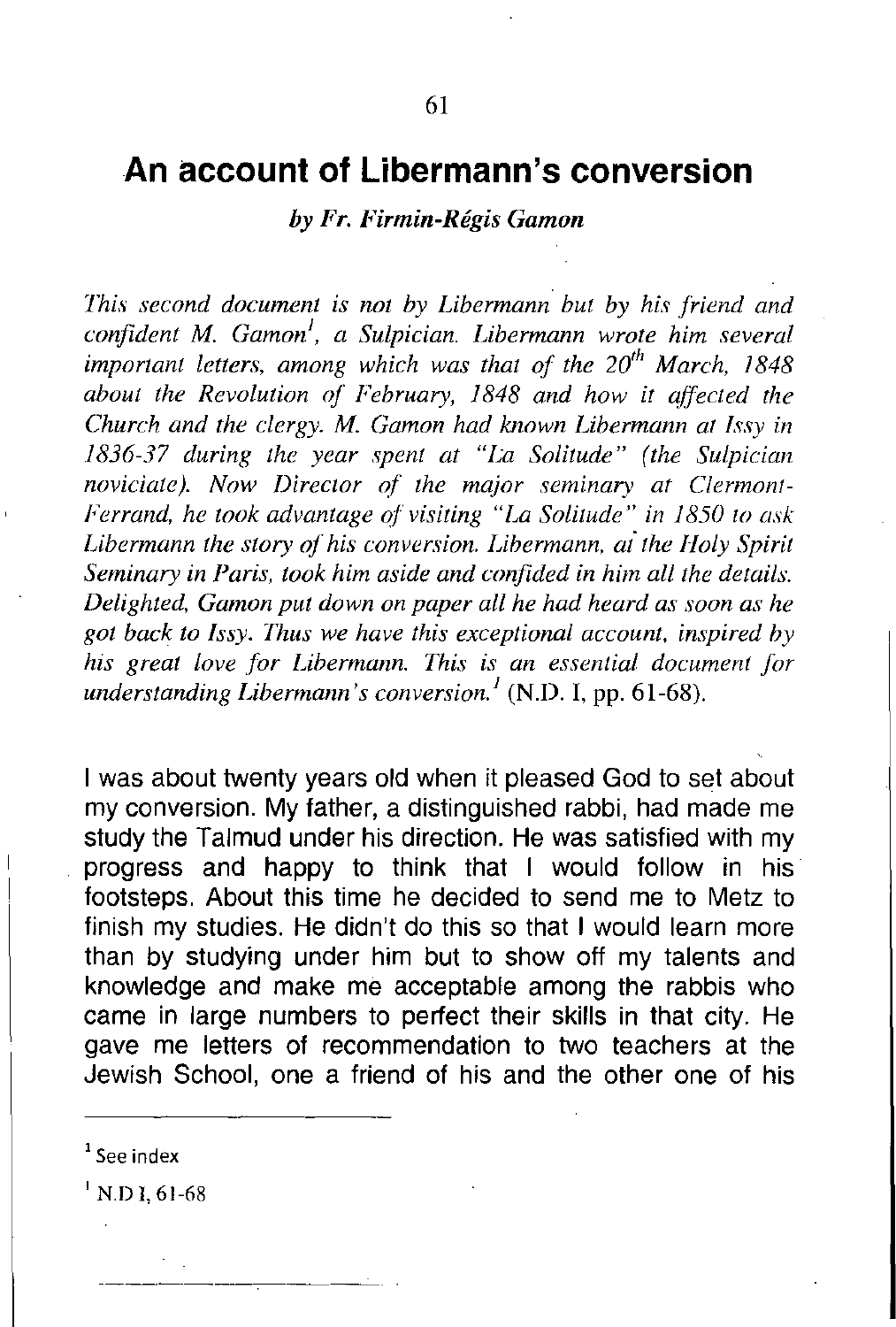former pupils. It was there that I became aware that God was withdrawing me from the ways of error in which I found myself. I felt unsatisfied and was subjected to various trials that I had not expected. The first of these teachers, the one who had been a pupil of my father and who had often visited my family home, wanted to have nothing to do with me. The other, a respectable old man, at first showed plenty of interest but this didn't last. I wanted to learn, so I began to study French and even Latin, but this lost me the approval of my protector. The older rabbis, who were rather fanatical, were frightened of any language other than Hebrew because of the bad influence they might have; my own father was unable to write in either French or German. My new master was of the same school and was very angry when he saw what I was doing. At first he said nothing but he made life very hard for me, belittling me and only speaking to me severely and harshly.

It is true that I greatly neglected study of the Talmud and that I only studied bits of it to avoid bitter recriminations and to escape the humiliation that complete ignorance would have brought down on me. All of this was very annoying and I became really depressed. But this state of mind can also help to turn somebody who has lost his way towards the Lord and open himself up to the influence of His grace. Until then, I had been a good practising Jew, never suspecting that I was on the wrong path. But at the same time, I became indifferent to religion and within a few months I had lost any semblance of faith. I did read the Bible, but I was very sceptical; all those miracles really put me off and I could no longer believe in them.

Meanwhile, my eldest brother had become a Christian. At first, I thought this was just from natural motives, thinking that his views of Judaism were like my own, but I did blame him for upsetting our parents. However, we didn't fall out over it, but kept writing to each other. I told him that I wasn't happy with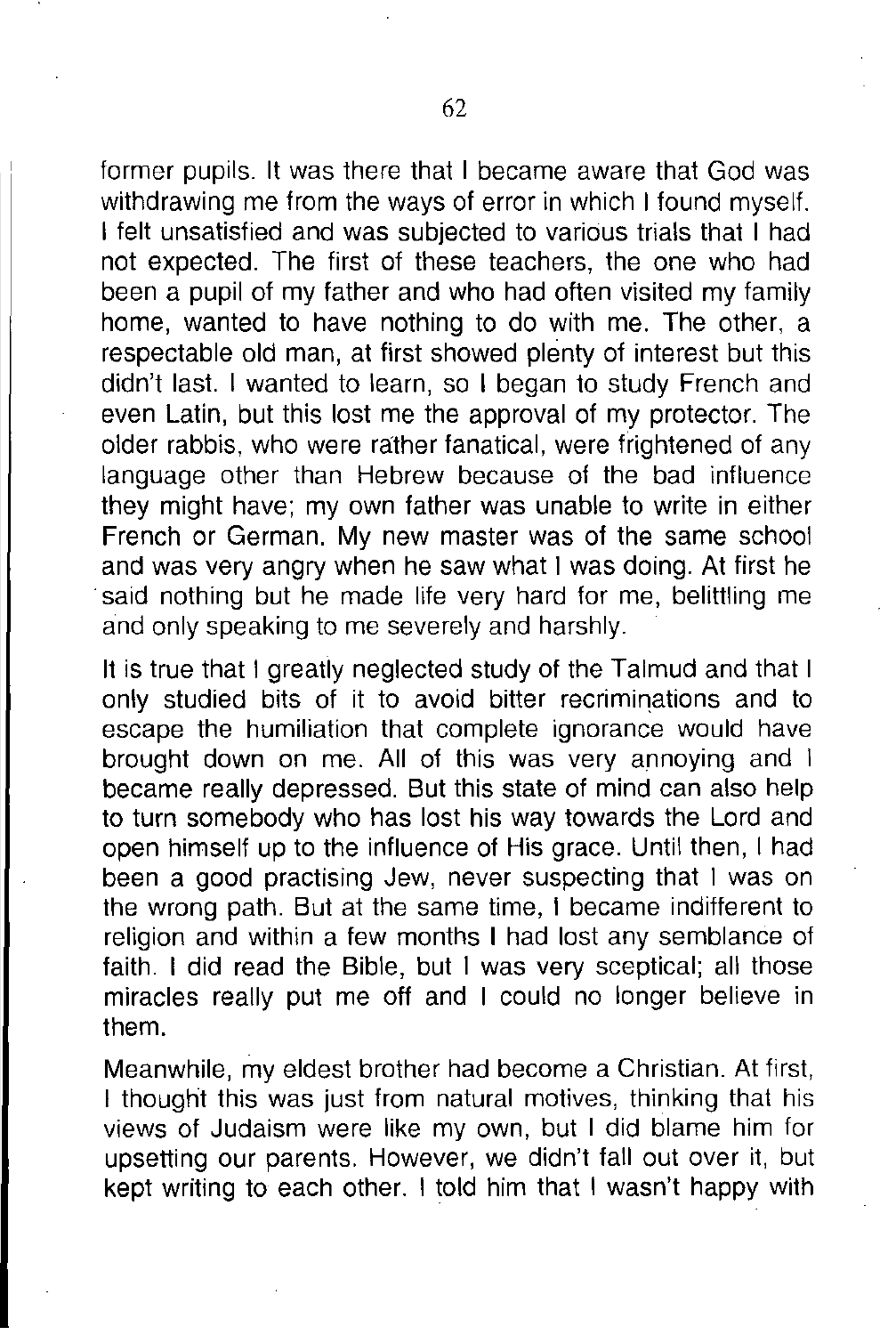what he had done but I also revealed what I thought about the miracles in the Bible. Amongst other things I said that God's actions were incomprehensible if these miracles did actually happen. How could one understand a God who favoured idolaters and troublemakers yet did nothing for those who were good and faithful? I dismissed miracles as an invention of the imagination and credulity of our ancestors. But my brother replied that he believed fully in the miracles and that God worked none nowadays because they were no longer necessary; the Messiah had arrived and his coming meant that God had finished preparing his people for his arrival. This was the only reason why the wonders of the Old Testament had taken place.

This letter made an impression on me, because I knew my brother had done the same studies as myself. But I still believed that his conversion had come from human motives and the effect of his letter on me soon wore off. The overpowering doubts I had were too deep to be shaken by feeble arguments; but all the while, God in his goodness was preparing much more convincing ones for me!

About this time, one of my fellow students showed me a book in Hebrew with no punctuation. He was unable to read it as he was just starting his study of the language, but I read it avidly. It was the Gospels in Hebrew. I was most interested, but was again put off by the number of miracles worked by Jesus. I then began to read Rousseau's *Emile.* Who would have thought that this book, almost guaranteed to shake the faith of the most fervent believer, was to be the means that God would use to bring me to the true faith? It was in the confession of a country priest that I found the bit that attracted me. In it, Rousseau gives the pros and cons for the divinity of Christ and he concludes with these words: *At this stage I didn't even know how* a *rabbi from Amsterdam would deal with this* question. Personally, I could not see what there was to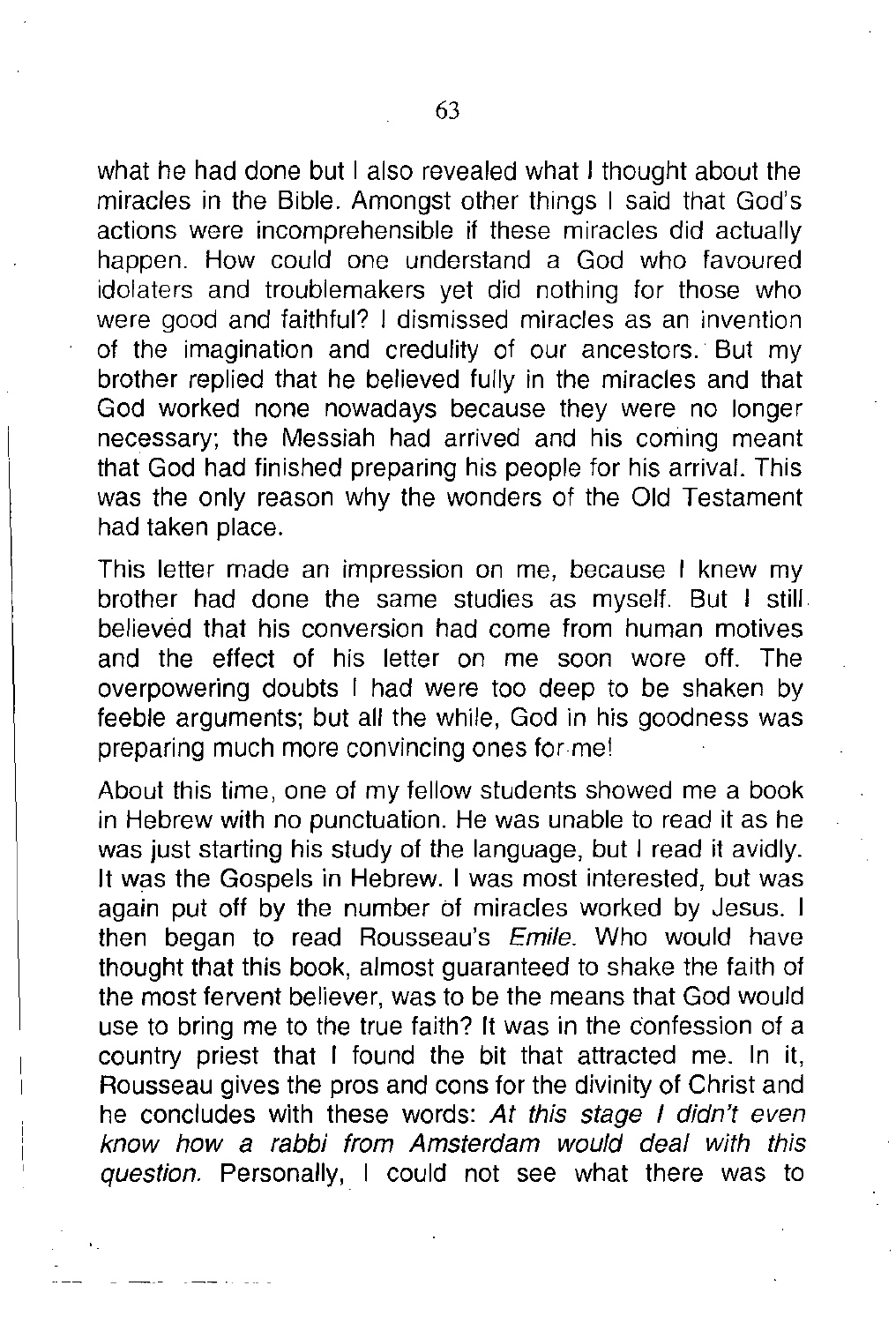answer. My reaction showed where I was at that point in time: my conversion had not made any great progress.

Then I learnt that two more of my brothers who lived in Paris had become Christians. This went straight to my heart and I felt sure that the youngest would also follow suit. Thanks be to God, this is what happened. I loved my brothers very much, but I suffered a great deal when I thought of the isolation I would now experience by staying with my father. I had a friend who was thinking along the same lines as me about religion. I saw him often as we studied and took walks together. He advised me to go Paris to see M. Drach, himself a convert, and to discuss with him the implications of becoming a rabbi, in that every rabbi has to swear never to abandon his religion. This seemed a good idea to me, but I would need the goahead from my father and to get that would be far from easy. Writing to him about my plans would be the surest way to failure, so I decided to go and see him.

I was very tired after walking all the way to Saverne, so my father gave me time to recover before voicing his fears. But later in the day, he could wait no longer to clear up his doubts about me. There was an easy way for him: he just had to question me about my studies, especially those on the Talmud. My replies would let him know how seriously I had taken them. He knew full well that one cannot deceive examiners in a subject requiring such memory work and such ease with the subject matter. The Talmud, although not too difficult to grasp, needs a great degree of expertise to teach and present to others. There is humour in it and plenty of subtlety. Only someone who has studied at length and recently at that, could expound upon it. My father was one such person: it would only have taken ten minutes for him to see through me, if divine providence hadn't miraculously come to my rescue.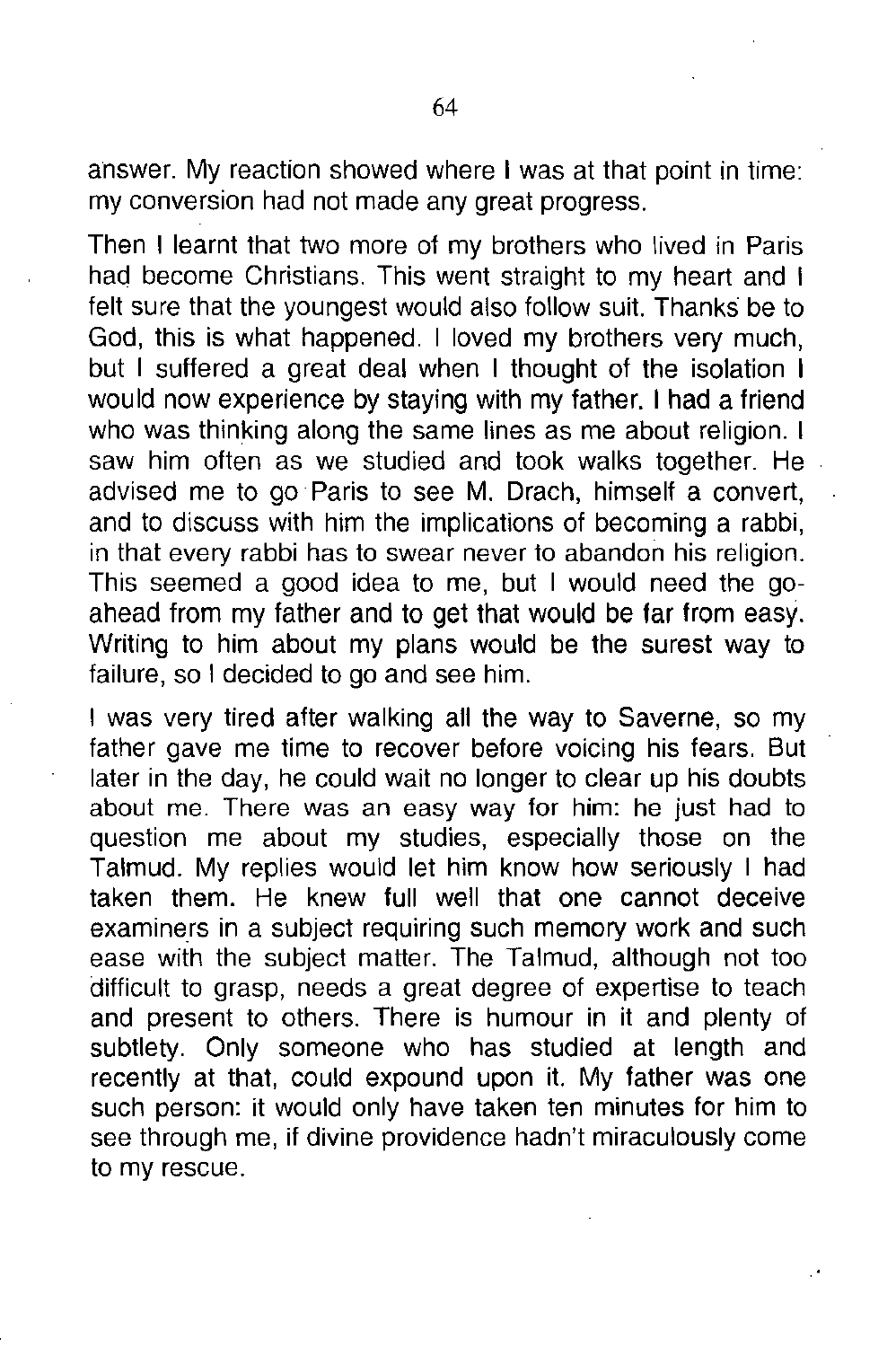The first question he put to me was exactly one of those that will catch you out unless you are up to date. Well, for the best part of two years I had neglected my study of the Talmud, and the bit I had done was just to keep up appearances. However, no sooner had I heard the question than things seemed very clear and I saw exactly how to reply. No one could have been more surprised than myself to find this ability to explain things I had hardly read. I hadn't the slightest difficulty in explaining the most enigmatic and confusing elements and so the way was laid open for my trip to Paris. My father was even more surprised than I was; his heart was full of joy, happiness and satisfaction and all his apprehensions vanished. He saw that I was worthy of him and embraced me tenderly, covering my face with his tears and said: *I suspected that what they were saying about you* - *that you were learning Latin and neglecting your rabbinical studies* - *was just calumny.* He then showed me all the critical letters he had received. That evening at supper, he produced a bottle of his best wine to celebrate my success.

Permission to go to Paris was soon given and he refused to believe the warnings given him that I was just going there to join my brothers and do what they had done. He gave me a letter to rabbi Deutz $^2$ , but as I had already been recommended to Mr Drach<sup>3</sup> it was to him that I turned. However, I did give the letter to Deutz and even borrowed a book from him to show willing. Soon afterwards, I gave it back and didn't seehim again. I spent a few days with my brother and was touched to see his obvious happiness. But I was still a long way from conversion myself.

**See Index**

**This was the son of the Deutz who delivered the Duchess of Berry in 1830**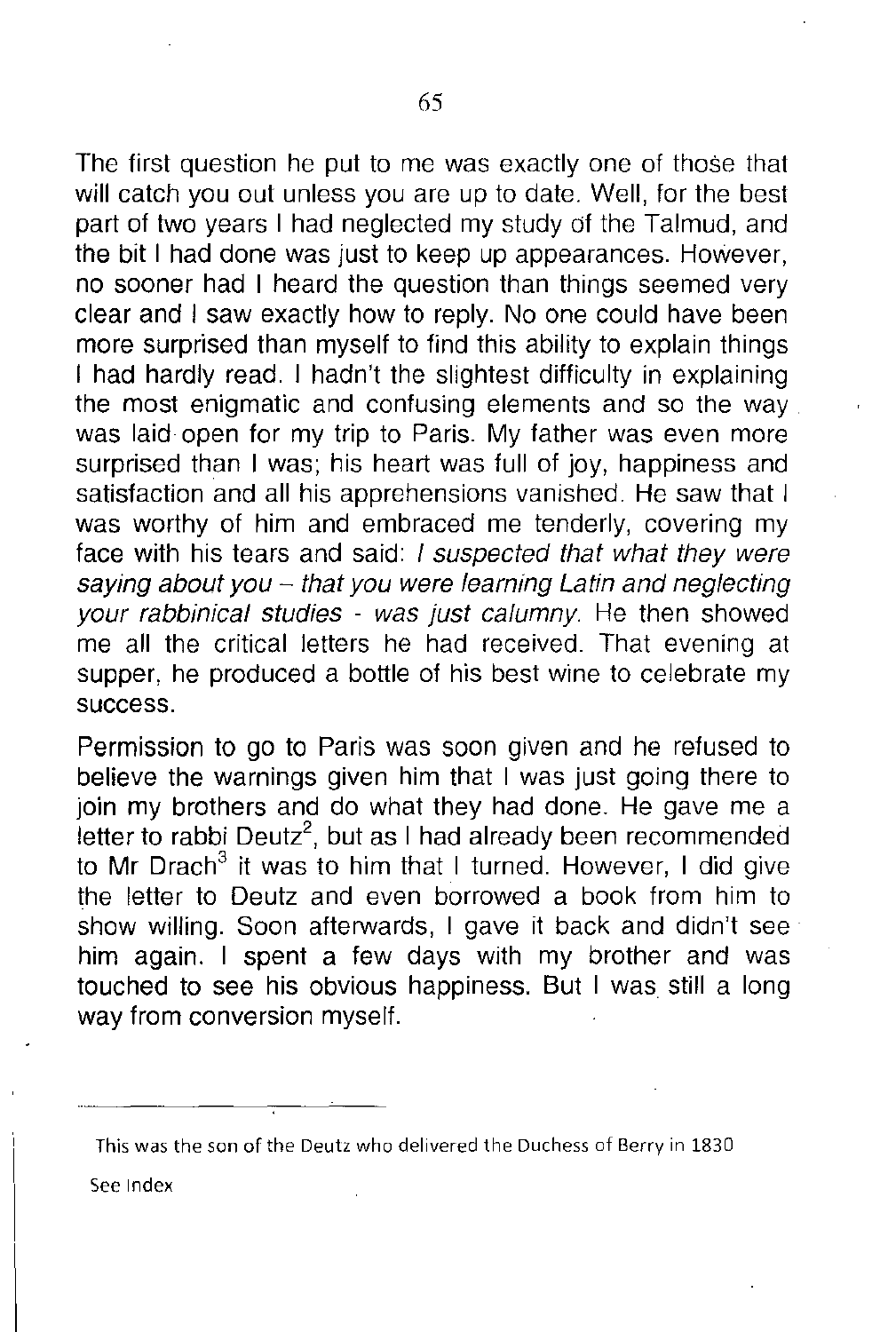Drach found me a place at College Stanislas and took me there where I was given a cell. I was left alone to read *A History of Christian Doctrine* and *A History of Religion,* both by Lhomond. This was a most painful time for me. The loneliness in a room with nothing but a skylight to let in the sun, the thought of being so far from family, friends and homeland made me deeply depressed.

It was then that remembering the God of my ancestors, I knelt and begged him to enlighten me as to the true religion. I asked . Him to tell me if the beliefs of the Christians were true and to help me know them, but if they were false to keep me far from them. The Lord, who is close to all who call on him from the bottom of their hearts, heard my prayer and answered it. All at once I was enlightened. I saw the truth and faith penetrated my mind and heart. Reading Lhomond, I had no trouble accepting everything he said about the life and death of Jesus Christ. The mystery of the Eucharist, perhaps imprudently put before me, I accepted fully. I believed everything without any trouble. From that moment, my one desire was to be baptised. I didn't have to wait long for this happiness; I was immediately given instruction for this wonderful sacrament and received it on Christmas Eve. On the same day, I made my First Holy Communion. I have no words to express the change that took place in me as the waters of baptism flowed over my head. All uncertainty and fear fell away. Even ecclesiastical dress, so repugnant to Jews<sup>4</sup>, no longer bothered me at all; instead of fear, I now loved it. Above all, I felt courage and invincible strength to practise the Christian faith, being in love with everything connected with my new belief.

<sup>4</sup> *"Libermann told* me *the story ofwhat happened one day to hisfather in 5aveme. He found himself with the local priest on a path between walls; the priest was on his way from visiting the sick and was wearing his surplice. He was so ternfied by this ecclesiastical dress that he tried to escape by clambering up the wall."*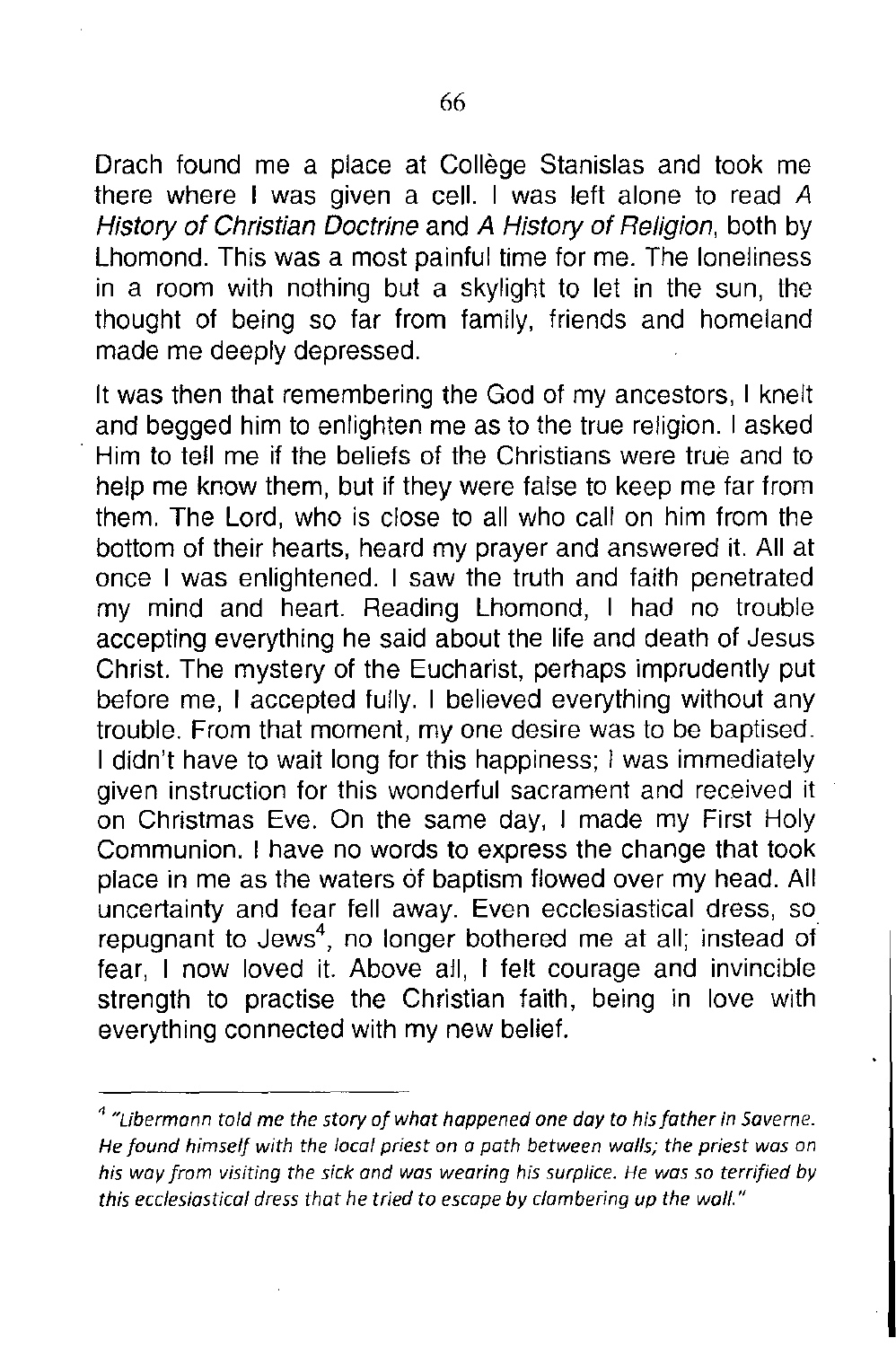I spent a year in the college, practising my religion wholeheartedly and joyfully. But I wasn't totally at ease, because I should have been in the Seminary of Saint Sulpice. Amongst all the good example surrounding me there, my path crossed that of a young man who could have done me great harm. For reasons beyond me, he incessantly accused me of converting frivolously and without purpose. He wanted to know what reasons I had had, and then rejected them, reducing me to silence with his constant quibbling. My heart, however, remained untouched, and although I had difficulty explaining my faith to him, I never doubted it for one moment.

At the end of October, 1827, Mr Drach introduced me to the Superior of Saint-Sulpice. After a retreat, M. Drach told me he was worried about my health and feared that the morning rising might be rather too early for me. To this M Garnier<sup>5</sup> (Superior of the Sulpicians) replied that if that were the case, there would be no point in my going to Saint-Sulpice. Drach told him that, although I was most fluent in Hebrew, my Latin was weak. The Superior replied: *Theology* is *taught in Latin, not in Hebrevvl* These remarks made me tremble a little, but it didn't put me off; later on, I was to discover that a very kind heart lay underneath this apparent brusque attitude of M. Garnier.

My entry into the seminary was one of blessing and joyfulness. My "Guardian Angel" was Fr. Georges<sup>6</sup>, now the Bishop of Perigueux. The great charity he showed me in fulfilling this role surprised me and made me appreciate even more a religion which could inspire such gentle and wonderful

<sup>S</sup> See **Index**

<sup>6</sup> "/ *hope* rm *not confusing this Georges with someone else of the same name. However, this is* a *good chance* to *ask the bishop if he really was the "angel" of our deceased. If he was, than perhaps he could give some more useful information. "*